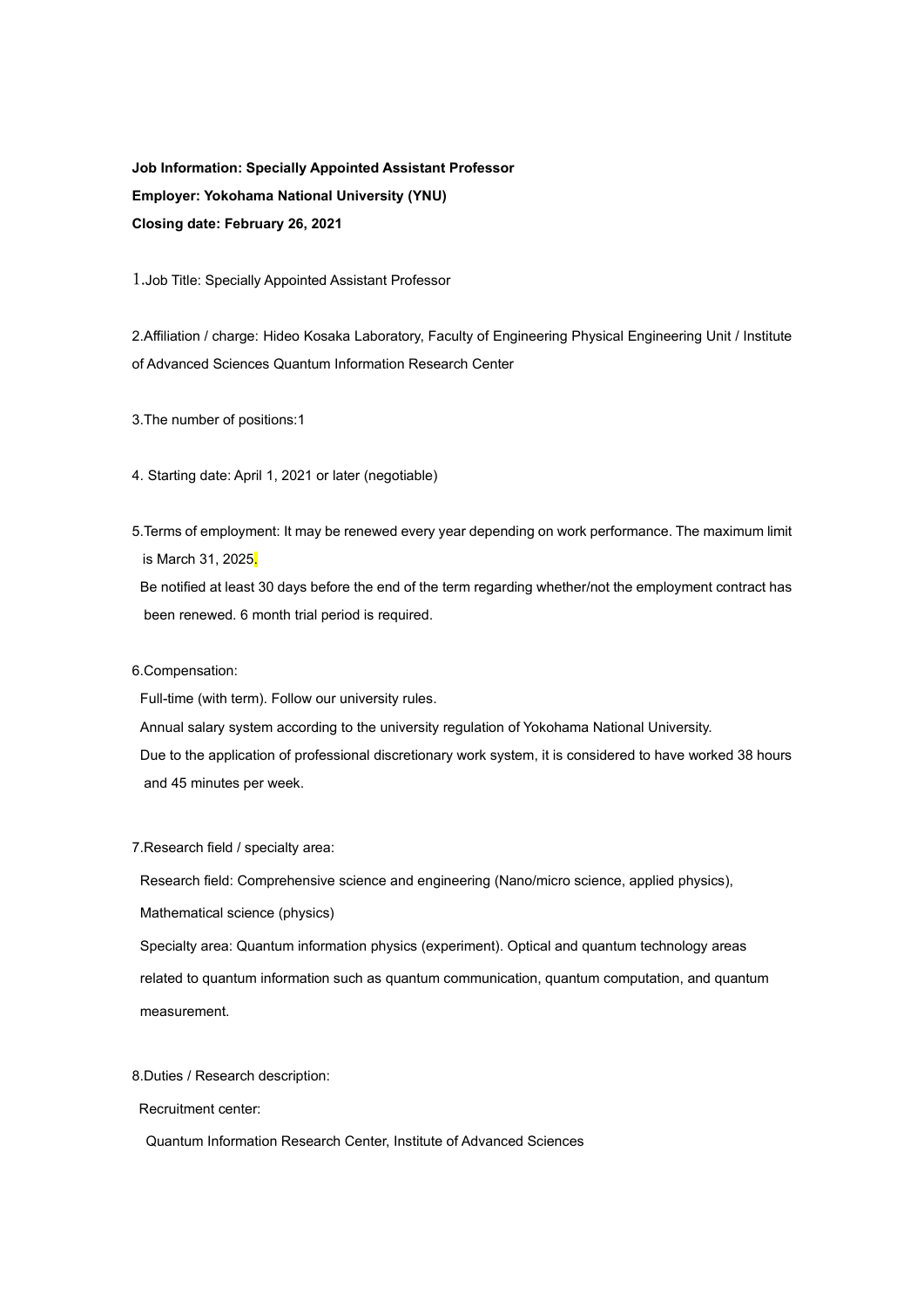Hideo Kosaka - Professor of Faculty of Engineering Physical Engineering Unit / Director of Quantum Information Research Center

### Research description:

[About affiliation] Although your affiliation will be Faculty of Engineering, you will be also required to research at Institute of Advanced Sciences - Quantum Information Research Center, which was established in October 2020 as a global research center to promote practical research in the field. Hideo Kosaka: Director at Quantum Information Research Center, Institute of Advanced Sciences (Professor at Faculty of Engineering / Institute of Advanced Sciences)

[Research description] Engage in research work on "quantum repeater technology" (Research Director: Professor Hideo Kosaka) in "Research and Development for Construction of Global Quantum Cryptography Network" commissioned by Ministry of Internal Affairs and Communications. https://www.soumu.go.jp/menu\_news/s-news/02tsushin03\_04000399.html You will be involved in the research and development on quantum cryptography technology in order to further extend the distance of quantum cryptography communication and to realize the relay of cryptographic keys that are more secure than trusted nodes. You will be especially involved in the development of quantum memory technology that can keep quantum states for a certain period of time and its peripheral technologies, as well as the development of fundamental technologies for novel methods such as all-photon quantum repeater and wavelength-division quantum repeater. The color center in diamond is used as a quantum memory.

## Other duties:

Management and operation of Quantum Information Research Center and related projects

### 9.Selection Method

After the first selection by document screening, the second selection (if necessary) will be conducted by presentation and interview.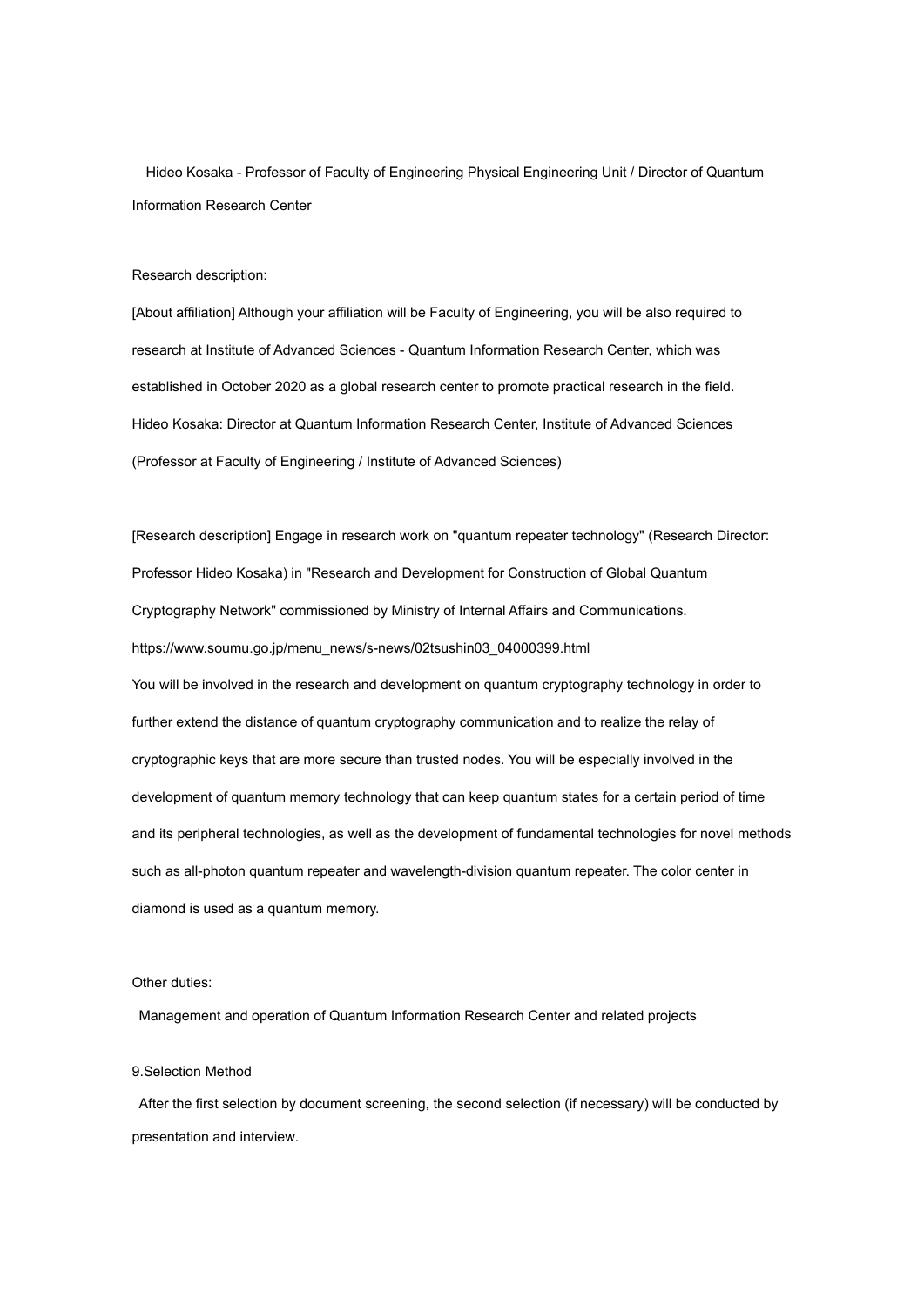Web interviews are also available upon request.

If there is no suitable candidate, the final candidate may not be selected (transportation expenses,

accommodation expenses, etc. for the interview will be applicant's burden).

Selection will be conducted at any time, and recruitment will end as soon as a candidate is decided.

10.Qualifications / requirements

- 1. Those who have a doctoral degree or who are expected to obtain it before employment
- 2. Experience in experimental research in physics or engineering
- 3. Those who are motivated to develop the quantum information processing field
- 4. Those who are passionate about research and education
- 5. Those who are active in international joint research
- 6. Proficiency in English for oral presentations, treatise writing, and international joint research.

11.Documents to be submitted

- 1 copy each, all paper size is A4.
- If you apply by E-mail, please attach it as one PDF file.
- (1) Resume (attach a photo and specify your email address)

(2) List of research achievements (distinguish between peer-reviewed treatises, international conference

papers, commentary / books, awards, etc.)

- (3) Reprint or copy of the original articles (up to 5 major articles)
- (4) Acquisition status of various competitive research funds (if any) (distinguish between representatives

and divisions)

(5) Outline of research progress so far and prospects for research after taking office (about 1 to 2 sheets

of A4 paper)

12.Application closing date

February 26, 2021 (Must arrive)

\* Deadline will be closed as soon as candidates for employment are decided, since selection will be conducted at any time.

## 13.Mail to

Hideo Kosaka, Professor, Faculty of Engineering Physical Engineering Unit, Yokohama National University 79-5 Tokiwadai, Hodogaya-ku, Yokohama 240-8501, Japan